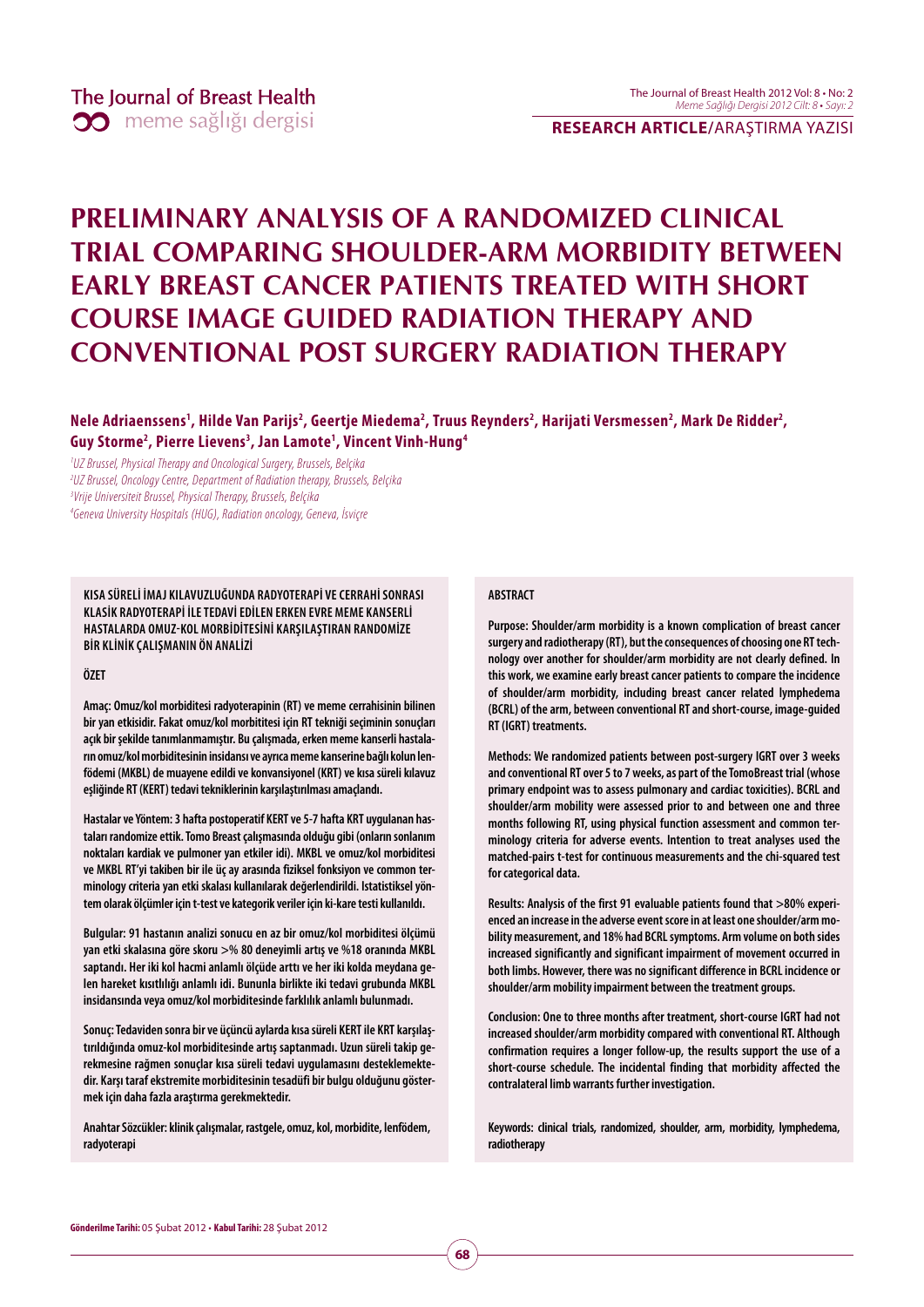# The Journal of Breast Health **30** meme sağlığı dergisi

#### **Introduction**

The position and the movement of the scapulae play an important role in shoulder mobility, and, following breast cancer surgery, scapulohumeral and scapulothoracic rhythms are significantly altered. Correspondingly, the most common (1) restrictive sequelae of surgical (2) and radiation therapy (RT) treatment of breast cancer are reduced shoulder range of motion (ROM) and breast cancer-related lymphedema (BCRL) on the operated side (3,4), and subsequent scapulothoracic dysfunction can cause pain and disability in the shoulder girdle (5). Functional impairment and pain in the shoulder girdle following breast cancer surgery can likewise be caused by muscle guarding, muscular and subcutaneous adhesion (6) and fibrosis, in particular of pectoral muscles and fascia (7). Vascular injury or damage to the joints (1), cell damage and promotion of chemical nociceptor stimuli via pro-inflammatory cytokines can also cause reduced ROM and pain (5). Shoulder-arm morbidity may occur early after surgery (8) or years later, and it can become chronic (1), thereby inducing severe and long lasting postural dysfunction (6), functional impairment (7) and decrease in quality of life (8). The extent of morbidity is largely determined by the type of surgery: breast conserving surgery (BCS) and sentinel lymph node dissection (SLND) have been reported to cause less severe shoulder/arm morbidity than total mastectomy (TM) and axillary lymph node dissection, respectively (1,7-12).

RT can also be administered in conjunction with breast cancer surgery as an adjuvant treatment, as it reduces the risk of local recurrence by approximately 33% and increases survival rates after TM. However, adjuvant RT can aggravate shoulder/arm morbidity (2), especially to the lymph node areas (8). Moreover, the incidence and severity of BCRL are increased in patients following RT to the lymph node areas, with a risk ratio of 4.6 relative to patients who did not receive adjuvant RT. This degree of risk is similar to that after treatment with ALND.

Besides causing shoulder/arm morbidity, RT can also lead to the impairment of shoulder mobility, via reduced flexion, external rotation and abduction (1,5,6). However, a recent study by Crosbie et al. (2) concluded that there is a lack of consensus in the literature as to whether RT is major cause of shoulder girdle dyskinesia or whether this dyskinesia leads to further impairment and pain. RT does not cause direct damage to the lymph vessels or lymph nodes over the short term, but it does cause sclerosis of skin, which may obstruct lymph flow and slow down the regeneration and neoformation of lymph vessels (13-16).

As RT technology has advanced, the sequelae resulting from long-term irradiation have generally become less severe (1). Image-guided radiation treatment (IGRT) has decreased the dose of radiation delivered to vital organs relative to conventional RT (17). It might also be expected that IGRT offers an advantage regarding shoulder/arm morbidity. IGRT can be administered in a short course, as short-course RT is an acceptable alternative to conventional RT in terms of efficacy (18-20). However, a larger dose of radiation is delivered per fraction in short-course than in conventional RT, and it has been argued that minor changes in fractionation and dose distribution could be associated with large variations in the risk of developing shoulder/arm morbidity (1,7). Therefore, there is concern that short-course RT could increase the risk of shoulder/arm morbidity compared with conventional RT, and that this might thereby negate the advantages of RT overall.

The TomoBreast randomized, controlled, single-center trial was initiated to investigate pulmonary and cardiac toxicities in women with early primary breast cancer following post-surgical conventional RT or short-course IGRT. In this paper, we describe secondary outcomes of the trial, related to lymphatic and musculoskeletal complications of the upper body. Specifically, we describe the effect of short-course IGRT and conventional RT on BCRL, shoulder/arm mobility and scapula positioning one to three months after the completion of RT, in both the operated and the contralateral arm.

#### **Methods**

#### Selection of patients

The study population was women who participated in the TomoBreast clinical trial, which was approved by the institutional ethics board of the UZ Brussel (ClinicalTrials.gov registration NCT00459628). The trial recruited women aged 18 years or older, presenting with a primary breast carcinoma (stage pT1-3N0M0 or pT1-2N1M0), with pathological nodal status assessed by ALND or by SN. The breast tumors had been completely resected by TM or by BCS and the women were to receive post-surgical RT. Enrollment into the full trial took place between June 2007 and August 2011; for this report we included all evaluable patients who were enrolled between the trial start date and October 1 2010. Women who provided written informed consent were randomly allocated to the control or experimental group by computer randomization balanced by nodal status, type of surgery, and chemotherapy sequence using Efron's biased coin design.

In the control treatment group, a dose of 50 Gy was delivered in 25 fractions over 5 weeks to the chest wall using tangential photon fields, and to the supraclavicular, infraclavicular and axillary nodes in case of pN1 status, using an anterior field matched to the tangential fields. BSC patients received an additional boost of 16 Gy in 8 fractions over 2 weeks to the initial tumor bed using a direct electron field.

In the short course IGRT treatment group, a dose of 42 Gy was delivered in 15 fractions over 3 weeks to the chest wall in case of TM or the whole breast in case of BCS, and to the supraclavicular, infraclavicular and axillary nodes in case of pN1 status, using the IGRT system Tomotherapy®. Patients who had BCS received a simultaneous integrated boost of 9 Gy delivered during the same 15 fractions. Figure 1 summarizes the trial's design.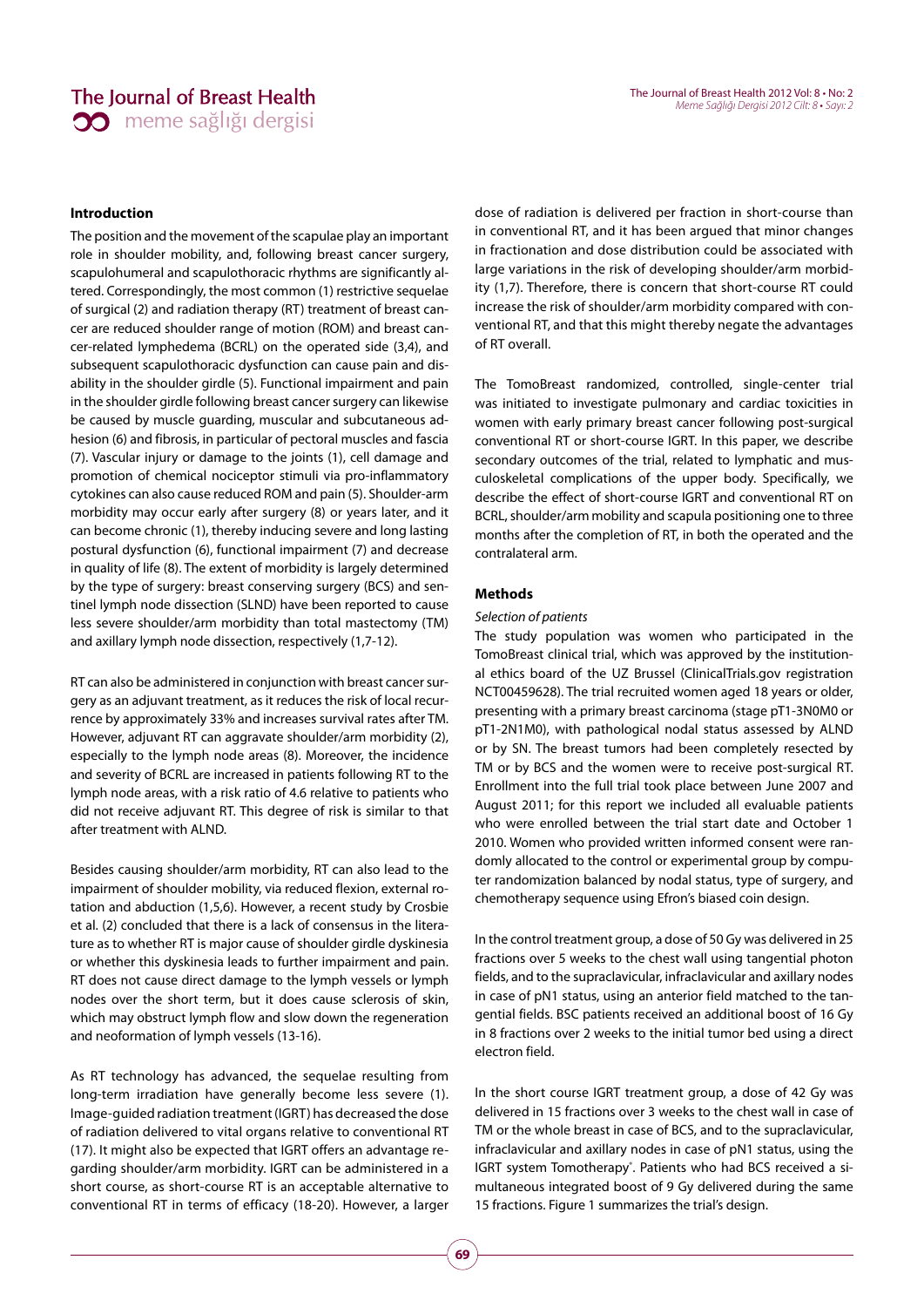

**Figure 1.** TomoBreast flowchart.

#### Physical therapy assessment

Assessments were made by a physical therapist prior to RT (baseline evaluation) and  $2 \pm 1$  months after the completion of RT (first follow-up). An assessment was also planned at 3 years, but this is not included in this report.

Baseline patient characteristics and clinical data recorded during the first physical function assessment were the patient's age, weight and height, the chemotherapy and type of surgery received, the side that received the operation, and the dominant side.

For the physical assessment of BCRL, we computed the volume of both arms of each patient from circumferential measurements at 5 locations, using the mean of the frustrum sign and the disc model method.

For the physical assessment of shoulder mobility, we recorded the following measurements with a goniometer (2,6-8,21-23):

- 1) The maximum range of active forward elevation of the arm (anteflexion).
- 2) The maximum range of active backward elevation of the arm (retroflexion).
- 3) The maximum range of active lateral elevation of the arm (abduction).
- 4) The maximal functional endorotation measured by counting the vertebrae between C7 and the most cranial vertebra the patient could reach with her thumb on her back.
- 5) The scapular distance (Lateral Scapular Slide Test), measured as the distance between the spine and the angulus inferior of the scapulae, with the arms elevated 90° in the scapular plane (2,5,11).

With regards to these five measurements, signs of shoulder mobility impairment are indicated by decreased absolute values of abduction, retroflexion, and anteflexion, and by increased values of endorotation and scapular distance.

For the subjective assessment of BCRL, we collected patients' subjective arm symptoms during the physical evaluation. A score of

1 was recorded when any of the following subjective symptoms was present in the operated arm/hand: heaviness, swelling, fatigue, warmth, burning, pain, or when actions required more effort. A score of 0 was recorded when no subjective symptoms were reported (7-9,12,24,25).

To score shoulder/arm morbidity by adverse event grade rather than continuous measurement, we used the common terminology criteria for adverse events, version 3 (CTCAE, http://ctep.cancer.gov/ protocolDevelopment/electronic\_applications/docs/ctcaev3.pdf ). Grades 1, 2 and 3 adverse BCRL events were defined as 5 - 10%, >10 - 30%, and >30% inter-limb discrepancies in volume, respectively, where inter-limb discrepancy was computed as percent volume difference (PVD = 100 \* [volume of affected arm - volume of unaffected arm] / [volume of unaffected arm]). Grades 1, 2, 3, and 4 adverse event related to the functional impairment of shoulder mobility were defined as decreases in ROM (anteflexion, retroflexion and abduction) ≤25%, >25 - 50%, >50 - 75% and >75% from baseline, respectively. In addition, grades 1, 2 and 3 adverse weight gain events were defined as gains of 5 - <10%, 10 - <20%, and ≥20% from baseline, respectively. Grades 1, 2 and 3 weight loss were defined as loss of 5 - <10%, 10 - <20%, and ≥20% of baseline, respectively.

#### Statistical analysis

The data were verified on a case-by-case basis to identify inconsistencies. Histogram distributions of the measurements were inspected for outliers. A comparison of the evaluable patients' baseline characteristics according to the treatment group was made using Pearson's chi-squared test for contingency tables. Univariate comparisons of continuous measurements according to the treatment group used Welch's t-test to make allowances for unequal standard deviations. Univariate comparisons of pre-RT and post-RT measurements used the matched pairs t-test. To take into account the small number of patients, we pooled all post-RT increases in grade of adverse events into a single group of patients who experienced any increase adverse event grade relative to baseline, versus no increase in adverse event grade relative to baseline. For all analyses, superiority was based on 2-sided P values <0.05.

All statistical computations used JMP v. 9.0.2 (SAS Institute, Cary NC, USA).

#### **Results**

Out of 106 patients who participated to the TomoBreast trial between June 14, 2007 and October 1, 2010, 93 received shoulderarm physical function assessments at baseline and  $2 \pm 1$  months post-RT. One patient had bilateral breast surgery and received bilateral RT, and a further patient had a baseline weight of 150 kg, whereas the weight range of the other patients was 42 - 102 kg. These two patients were excluded, leaving 91 patients available for the analyses. Four cases of physical measurement values were recoded as missing: one patient's scapular distance could not be measured due to lifelong contralateral arm paralysis, another patient was confined to a wheelchair at the time of pre-RT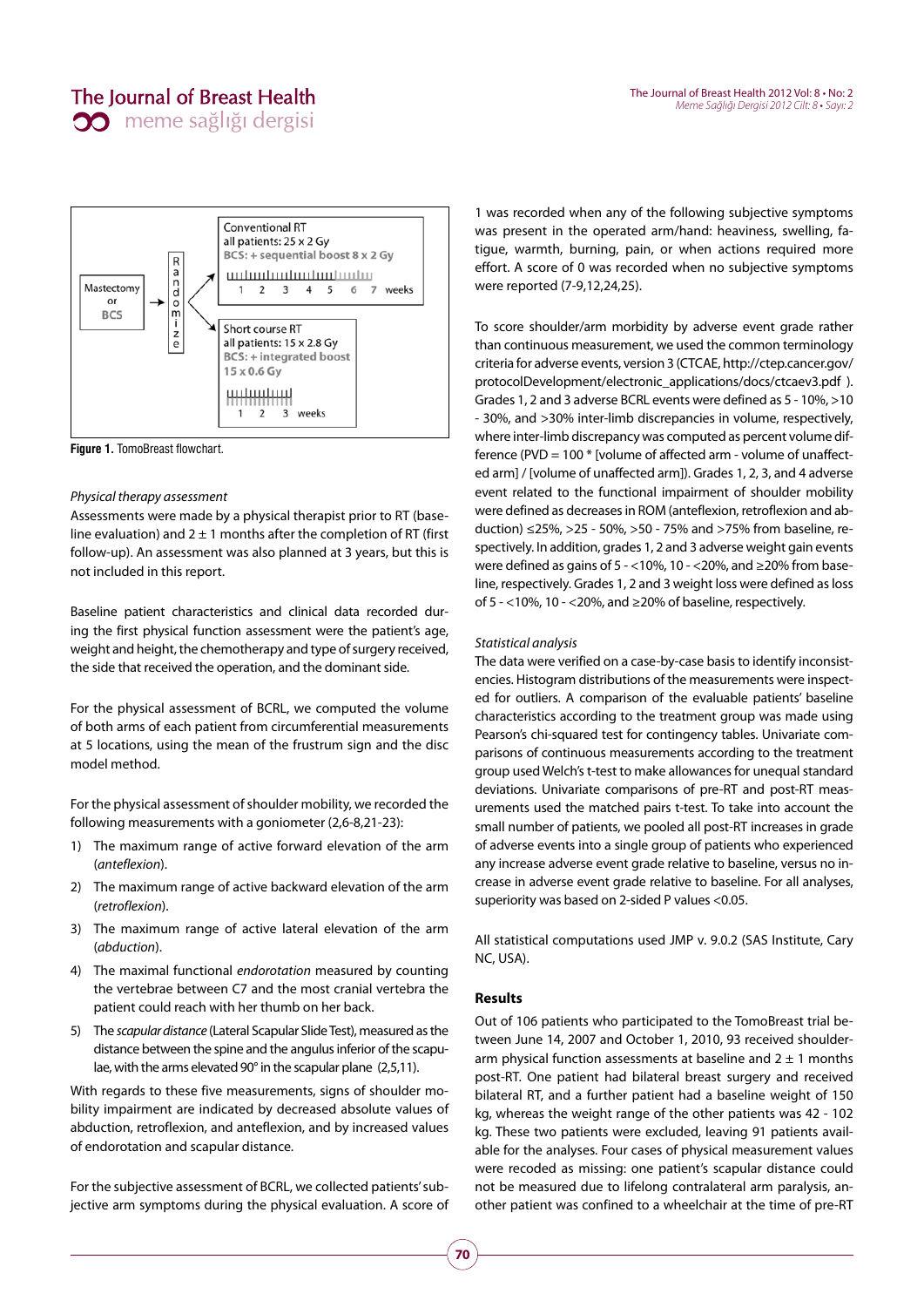# The Journal of Breast Health

**30** meme sağlığı dergisi

### **Table 1**. Patients' characteristics.

|                             |           | <b>Conventional RT</b> | <b>Short course IGRT</b> |       |
|-----------------------------|-----------|------------------------|--------------------------|-------|
|                             | $\pmb{n}$ | $\%$                   | $\%$                     | p     |
| Age                         |           |                        |                          | 0.158 |
| $< 50$ years old            | $30\,$    | 40.0                   | 60.0                     |       |
| $\geq 50$ years old         | 61        | 55.7                   | 44.3                     |       |
| Weight pre RT               |           |                        |                          | 0.391 |
| $< 70$ kg                   | 44        | 43.2                   | 56.8                     |       |
| $\geq$ 70 kg                | $30\,$    | 53.3                   | 46.7                     |       |
| <b>BMI</b> pre-RT           |           |                        |                          | 0.556 |
| $< 25$ kg/m <sup>2</sup>    | 36        | 44.4                   | 55.6                     |       |
| $\geq$ 25 kg/m <sup>2</sup> | 35        | 51.4                   | 48.6                     |       |
| Arm symptom pre RT          |           |                        |                          | 0.904 |
| n <sub>0</sub>              | 62        | 48.4                   | 51.6                     |       |
| yes                         | 18        | $50.0$                 | 50.0                     |       |
| <b>Time interval</b>        |           |                        |                          | 0.042 |
| $<$ 16 weeks                | 53        | 41.5                   | 58.5                     |       |
| $\geq 16$ weeks             | 38        | 63.2                   | 36.8                     |       |
| Chemotherapy                |           |                        |                          | 0.251 |
| n <sub>0</sub>              | 48        | 56.3                   | 43.8                     |       |
| yes                         | 43        | 44.2                   | 55.8                     |       |
| Type of surgery             |           |                        |                          | 0.429 |
| $BCS + SN$                  | 45        | 53.3                   | 46.7                     |       |
| $TM + SN$                   | 9         | 66.7                   | 33.3                     |       |
| $BCS + ALND$                | 13        | 53.9                   | 46.2                     |       |
| $TM + ALND$                 | 24        | 37.5                   | 62.5                     |       |
| Op. side dominant           |           |                        |                          | 0.830 |
| n <sub>0</sub>              | 49        | 49.0                   | 51.0                     |       |
| yes                         | 39        | 51.3                   | 48.7                     |       |
| <b>RT</b> regional nodes    |           |                        |                          | 0.328 |
| n <sub>0</sub>              | 63        | 54.0                   | 46.0                     |       |
| yes                         | 28        | 42.9                   | 57.1                     |       |

RT: radiation treatment. IGRT: image guided radiation treatment. BMI: body mass index. Op: operated. BCS: breast conserving surgery. TM: mastectomy. SN: sentinel lymph node biopsy. **ALND:** axillary lymph node dissection.

assessment and measurement of retroflexion was therefore impossible, and two further patients had pre-RT measurements of retroflexion exceeding 90°.

Table 1 summarizes the patients' characteristics according to treatment group of the evaluable patients. The two groups were well balanced with regard to age, weight, body mass index (BMI), subjective arm symptoms, type of surgery, and surgery on the dominant arm side, chemotherapy, and radiotherapy to the regional lymph nodes. The time interval between assessments was significantly shorter in the short-course IGRT group because, by design, this group received a shorter course of RT. Baseline pre-RT physical function measurements were similarly well balanced between the two treatment groups (Table 2), and none of the baseline measurements showed a significant difference between the treatment groups, either on the operated side or for the contralateral side (data not shown). The inter-limb PVD at baseline was close to zero in all patients, indicating that there were no patients with BCRL prior to RT in either the conventional RT or the short-course IGRT group (data not shown).

Table 2 shows the mean values for changes in the physical function measurements of BCRL and shoulder/arm mobility that occurred between the pre-RT and the post-RT assessments for all patients, regardless of treatment group. Measurements of the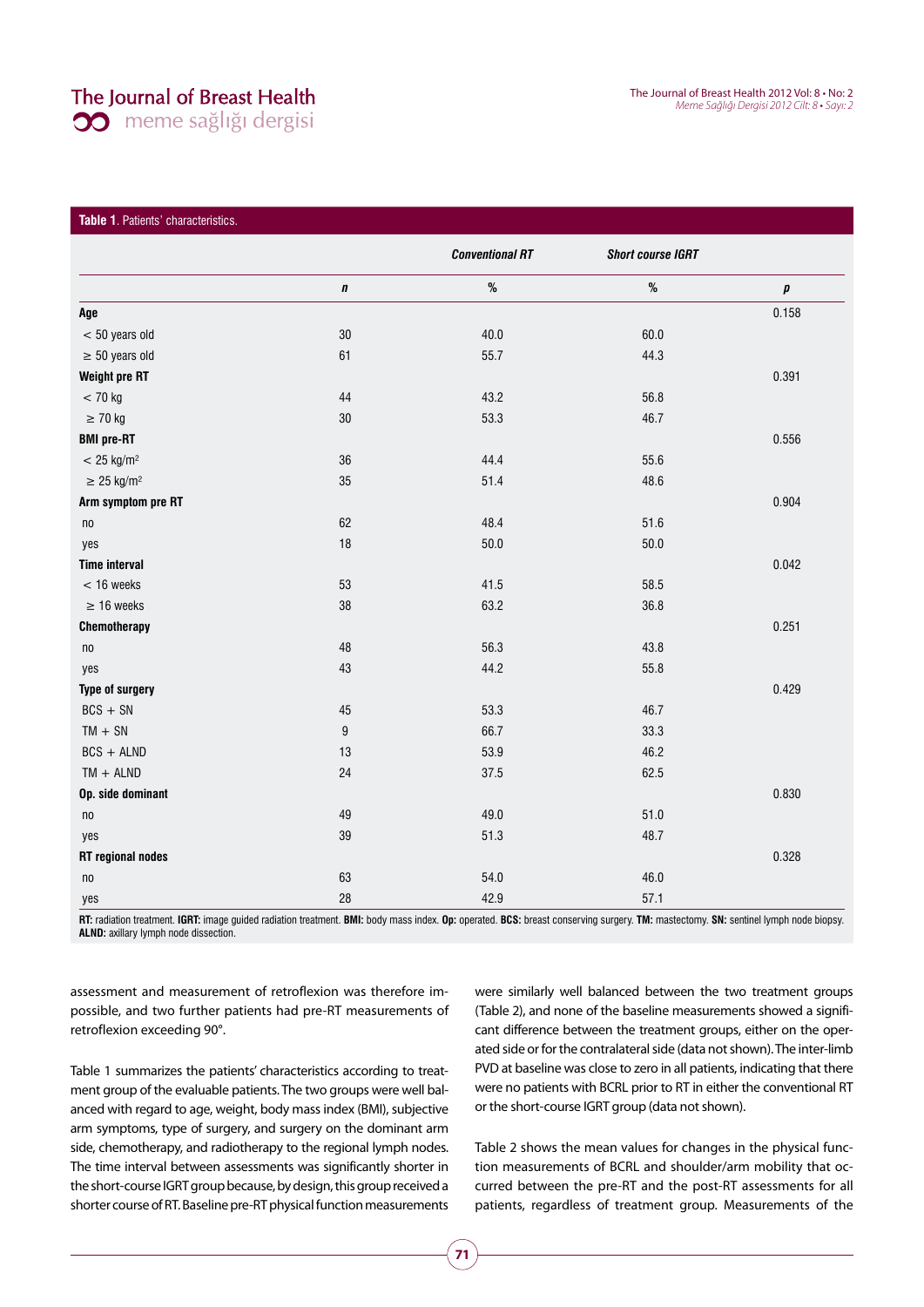### The Journal of Breast Health

**00** meme sağlığı dergisi

#### **Table 2**. Shoulder/arm changes from pre RT to post RT.

|                      |                           | Pre RT |      | <b>Post RT</b> |           | Difference Post - Pre |      |        |
|----------------------|---------------------------|--------|------|----------------|-----------|-----------------------|------|--------|
| <b>Side</b>          | <b>Measurement</b>        | Mean   | SE   | Mean           | <b>SE</b> | Mean                  | SE   | p diff |
| <b>Operated side</b> | Arm volume (ml)           | 1656.9 | 38.5 | 1685.6         | 39.9      | 28.7                  | 12.4 | 0.023  |
|                      | Abduction (°)             | 125.9  | 2.7  | 121.2          | 2.6       | $-4.7$                | 3.1  | 0.128  |
|                      | Retroflexion (°)          | 48.2   | 1.1  | 46.2           | 1.1       | $-2.1$                | 0.9  | 0.029  |
|                      | Anteflexion (°)           | 140.4  | 2.1  | 143.5          | 1.6       | 3.1                   | 1.6  | 0.060  |
|                      | Endorotation (n vertebra) | 7.4    | 0.2  | 7.1            | 0.2       | $-0.3$                | 0.2  | 0.105  |
|                      | Scapular distance (cm)    | 13.4   | 0.3  | 14.0           | 0.3       | 0.6                   | 0.2  | 0.019  |
| Contra-lateral       | Arm volume (ml)           | 1649.0 | 35.3 | 1664.9         | 35.2      | 15.9                  | 11.8 | 0.181  |
|                      | Abduction (°)             | 133.1  | 3.2  | 125.3          | 3.1       | $-7.7$                | 3.1  | 0.015  |
|                      | Retroflexion (°)          | 48.9   | 1.3  | 46.6           | 1.3       | $-2.3$                | 1.0  | 0.033  |
|                      | Anteflexion (°)           | 148.7  | 2.5  | 148.3          | 2.5       | $-0.4$                | 1.2  | 0.706  |
|                      | Endorotation (n vertebra) | 7.0    | 0.2  | 6.9            | 0.2       | $-0.2$                | 0.2  | 0.279  |
|                      | Scapular distance (cm)    | 13.8   | 0.3  | 14.3           | 0.2       | 0.5                   | 0.2  | 0.025  |

arm on the operated side revealed a statistically significant increase in arm volume of 28.7 ml at the time of post-RT assessment compared with the pre-RT assessment ( $p = 0.023$ ). Additionally, shoulder ROM was impaired, with a decrease in retroflexion of 2.1 degrees ( $p = 0.029$ ; abduction decreased by 4.7 degrees and anteflexion seemed to improve, with a gain of 3.1 degrees, but neither was statistically significant). Scapular distance was significantly impaired (0.6 cm increase,  $p = 0.019$ ). Measurements on the contralateral side showed an increase in arm volume of 15.9 ml, which did not reach statistical significance. There was a significant impairment of shoulder mobility on the contralateral side, with regard to abduction (-7.7 degrees,  $p = 0.015$ ), retroflexion (-2.3 degrees,  $p = 0.033$ ), and scapular distance (+0.5 cm,  $p = 0.025$ ).

The incidence of increases in shoulder/arm morbidity adverse events of 1 or more grading level from the baseline (after any RT treatment or by treatment group) can be seen in Table 3. Overall, after any RT treatment, the post-RT onset of subjective arm symptoms occurred in 18% (14 of 78) of patients, an increase from the baseline in BCRL (as measured by interlimb discrepancy in volume) occurred in 14% (13 of 91), weight loss occurred in 10% (7 of 69) and weight gain occurred in 20% (14 of 69). On both the operated and contralateral side, after any RT treatment, patients generally experienced a loss of abduction and retroflexion, although this was not the case for anteflexion. No significant differences, however, were observed in adverse event grades between the two treatment groups, except on the contralateral side, which showed significantly less loss of abduction of grade ≥1 in the short-course IGRT group compared with conventional RT (Table 3;  $p = 0.019$ , unadjusted odds ratio of 0.36 (=[39.2/64.1]/[60.8/35.9])).

The results of a comparison between the treatment groups, based on continuous shoulder/arm morbidity measurement analyses during the physical function assessments, can be seen in Table 4. The increase in arm volume following RT was smaller in the short-course IGRT group than the conventional group, although this contrast was not statistically significant. On the operated side, the average increase in post-RT arm volume was 49 ml in the conventional RT group vs. 8 ml in the short-course IGRT group ( $p =$ 0.101). On the contralateral arm, the average arm volume increase was 27 ml vs. 5 ml, respectively (p = 0.353). There were no consistent trends regarding shoulder/arm mobility outcomes with the exception of abduction, which on the operated side showed no impairment in the short-course IGRT group ( 0 degree mean loss), whereas a 9-degree mean loss of abduction (not significant) was observed in the conventional RT group ( $p = 0.169$ ). On the contralateral side, the mean loss of abduction was 1 degree in the shortcourse IGRT group vs. 14 degrees in the conventional RT group; this contrast was significant ( $p = 0.029$ ; Table 4).

### **Discussion**

Our results support the notion that RT is an important risk factor for the development of objective and shoulder/arm morbidity and BCRL complications. More than 80% of our patients experienced an increased adverse event score in at least one of four shoulder/ arm mobility measurements (arm volume, abduction, retroflexion and anteflexion). Post-RT, 18% of patients experienced subjective BCRL symptoms on the operated side. Subjective arm symptoms are an underestimated problem in clinical practice, and additional research is necessary to understand the biochemical changes in the (sub)dermal tissues(26).

Overall, short-course IGRT caused less severe shoulder/arm mobility problems and BCRL than conventional RT, but the differences between the treatment groups were not statistically significant. The conventional RT group had higher adverse event scores on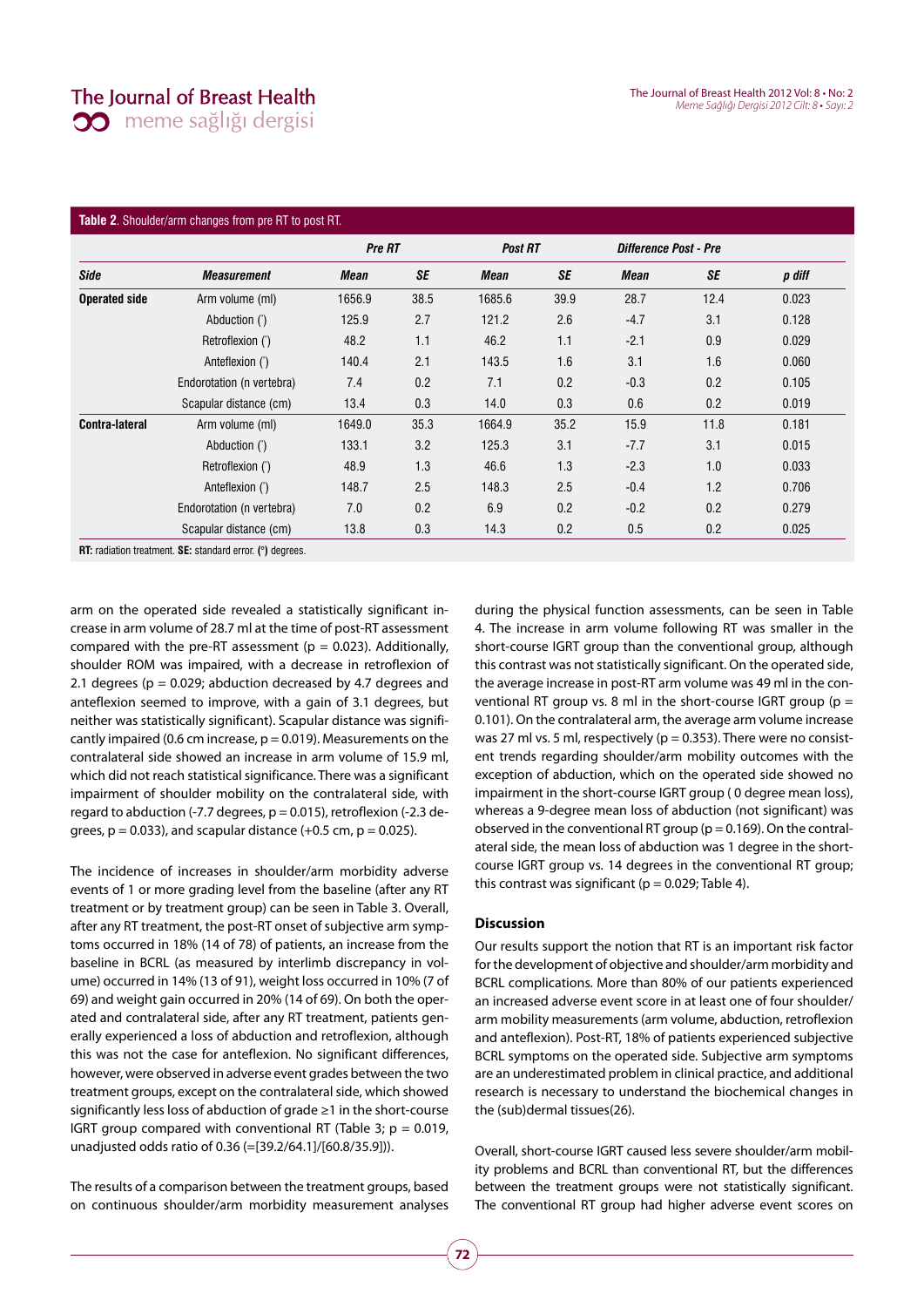The Journal of Breast Health 2012 Vol: 8 • No: 2 Meme Sağlığı Dergisi 2012 Cilt: 8 • Sayı: 2

|                       |                          |                        | <b>Conventional RT</b><br>$(n = 46)$ | <b>Short course IGRT</b><br>$(n = 45)$ |                                 |
|-----------------------|--------------------------|------------------------|--------------------------------------|----------------------------------------|---------------------------------|
| Side                  | <b>Assessment</b>        | Number of patients (*) | %                                    | %                                      | p conventional vs. short course |
| Combined              | Arm symptom              |                        |                                      |                                        | 0.283                           |
|                       | No onset                 | 64                     | 51.6                                 | 48.4                                   |                                 |
|                       | Onset post RT            | 14                     | 35.7                                 | 64.3                                   |                                 |
|                       | <b>BCRL</b>              |                        |                                      |                                        | 0.146                           |
|                       | None, stable or decrease | 78                     | 47.4                                 | 52.6                                   |                                 |
|                       | Onset or increase        | 13                     | 69.2                                 | 30.8                                   |                                 |
|                       | Weight                   |                        |                                      |                                        | 0.592                           |
|                       | Weight loss $\geq 5\%$   | $\overline{7}$         | 57.1                                 | 42.9                                   |                                 |
|                       | Weight change $< 5\%$    | 48                     | 43.8                                 | 56.3                                   |                                 |
|                       | Weight gain $\geq 5\%$   | 14                     | 57.1                                 | 42.9                                   |                                 |
| <b>Operated side</b>  | Abduction                |                        |                                      |                                        | 0.116                           |
|                       | No loss                  | 41                     | 41.5                                 | 58.5                                   |                                 |
|                       | Loss                     | 50                     | 58.0                                 | 42.0                                   |                                 |
|                       | Retroflexion             |                        |                                      |                                        | 0.207                           |
|                       | No loss                  | 37                     | 43.2                                 | 56.8                                   |                                 |
|                       | Loss                     | 51                     | 56.9                                 | 43.1                                   |                                 |
|                       | Anteflexion              |                        |                                      |                                        | 0.333                           |
|                       | No loss                  | 52                     | 46.2                                 | 53.9                                   |                                 |
|                       | Loss                     | 39                     | 56.4                                 | 43.6                                   |                                 |
| <b>Contra-lateral</b> | Abduction                |                        |                                      |                                        | 0.019                           |
|                       | No loss                  | 39                     | 35.9                                 | 64.1                                   |                                 |
|                       | Loss                     | 51                     | 60.8                                 | 39.2                                   |                                 |
|                       | Retroflexion             |                        |                                      |                                        | 0.757                           |
|                       | No loss                  | 37                     | 48.7                                 | 51.4                                   |                                 |
|                       |                          |                        |                                      |                                        |                                 |

### **Table 3**. Incidence of shoulder/arm morbidity changes from baseline.

**BCRL:** breast cancer related lymphedema of the arm. **RT:** radiation treatment. **IGRT:** image guided radiation treatment. **(\*)** Totals do not sum to 91 due to missing values.

 ${\sf Loss}$  50 52.0 48.0  ${\sf 48.0}$ Anteflexion 0.205 No loss  $48$   $43.8$   $56.3$  ${\sf Loss}$   ${\sf 42}$   ${\sf 57.1}$   ${\sf 42.9}$ 

both sides for all shoulder/arm morbidity measurements (interlimb discrepencies in arm volume, abduction, retroflexion, anteflexion) whereas the short-course IGRT group had lower adverse event scores for all shoulder/arm morbidity measurements. On the other hand, the short-course IGRT group experienced more subjective arm symptoms post-RT than the conventional RT group.

We found that shoulder/arm morbidity also occurred on the contralateral limb. To our knowledge, this is the first report that the contralateral arm requires attention – scoring is usually based on the difference between the operated side and the contralateral side, rather than on separate sides as we have done here. We believe that our approach reveals the true severity of the side-effects of RT on shoulder/arm function – mean post-RT shoulder mobility and arm volume measurements were generally worse than pre-RT measurements on both sides (with the exception of anteflexion on the operated side and endorotation on both sides).

Our study presents several limitations. The study population is part of a population with a high incidence of idiopathic or posttraumatic musculoskeletal shoulder-, neck- and back disorders, but pre-surgical measurements were not available (2,10,27). Because measurements were based on active movements, maximal ROM may not have been reached as a result of pain, anxiety, etc. Patients receiving chemotherapy often have an implanted port-a-cath, which may have restricted full ROM of the contralateral arm (8). As part of the institution's surgical management, operated breast cancer patients receive a prescription for ambulatory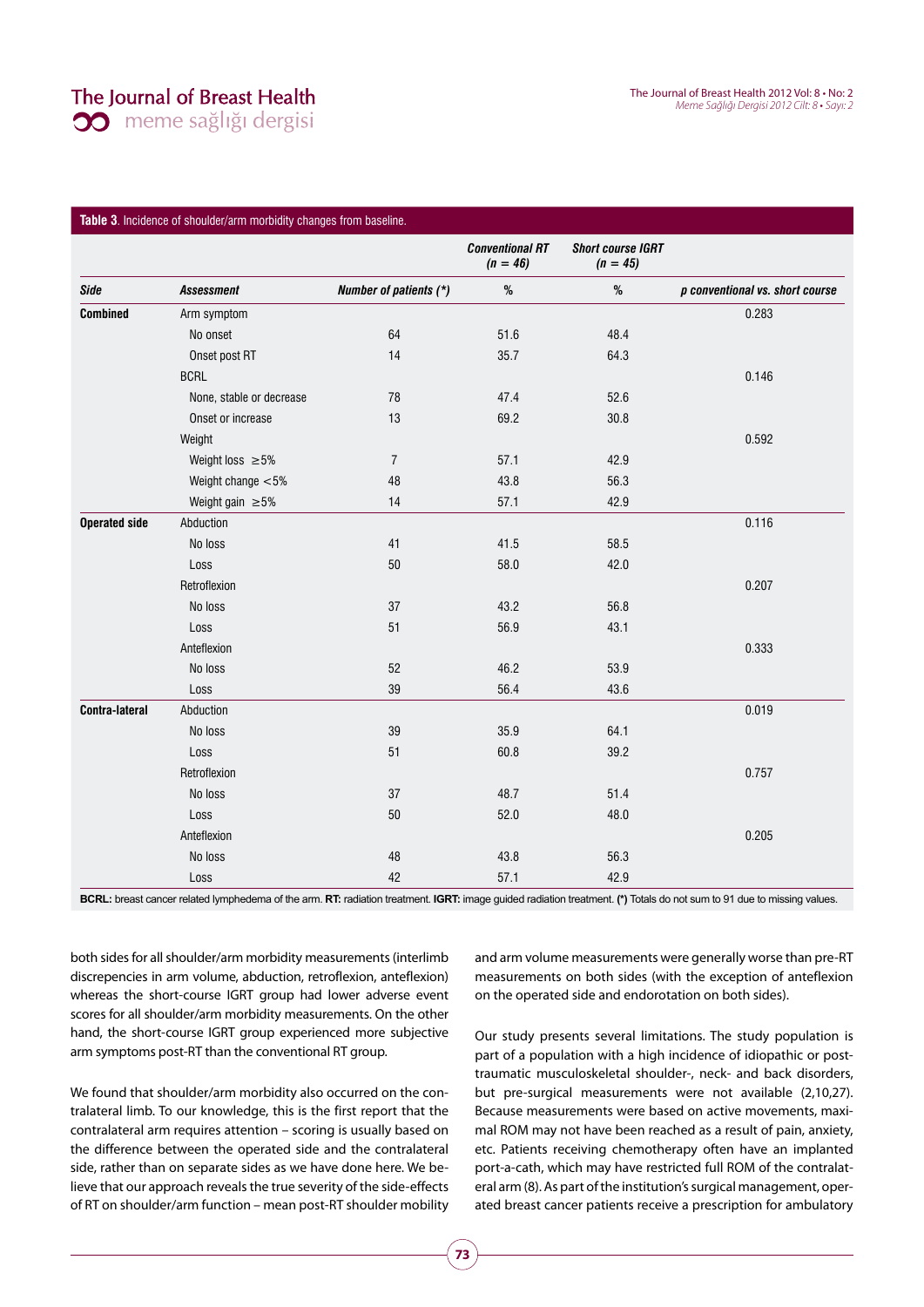# The Journal of Breast Health **00** meme sağlığı dergisi

The Journal of Breast Health 2012 Vol: 8 • No: 2 Meme Sağlığı Dergisi 2012 Cilt: 8 • Sayı: 2

## **Table 4**. Changes in shoulder/arm morbidity measurements post-RT, according to treatment group.

|                      |                                                                                            | <b>Mean difference</b> | <b>Conventional RT</b> | <b>Short course IGRT</b> |                                    |  |
|----------------------|--------------------------------------------------------------------------------------------|------------------------|------------------------|--------------------------|------------------------------------|--|
| Side                 | <b>Measurement</b>                                                                         | post - pre             | $n = 46$               | $n = 45$                 | p conventional vs.<br>short course |  |
| <b>Operated side</b> | Arm volume (ml)                                                                            | 28.7                   | 48.7                   | 8.1                      | 0.101                              |  |
|                      | Abduction $(°)$                                                                            | $-4.7$                 | $-9.0$                 | $-0.4$                   | 0.169                              |  |
|                      | Retroflexion $(°)$                                                                         | $-2.1$                 | $-2.6$                 | $-1.5$                   | 0.578                              |  |
|                      | Anteflexion (°)                                                                            | 3.1                    | 0.8                    | 5.4                      | 0.153                              |  |
|                      | Endorotation (n)                                                                           | $-0.3$                 | 0.0                    | $-0.6$                   | 0.165                              |  |
|                      | Scapular distance (cm)                                                                     | 0.6                    | 0.6                    | 0.5                      | 0.877                              |  |
| <b>Contralateral</b> | Arm volume (ml)                                                                            | 15.9                   | 26.8                   | 4.8                      | 0.353                              |  |
|                      | Abduction $(°)$                                                                            | $-7.7$                 | $-14.4$                | $-0.9$                   | 0.029                              |  |
|                      | Retroflexion $(°)$                                                                         | $-2.3$                 | $-2.2$                 | $-2.3$                   | 0.970                              |  |
|                      | Anteflexion $(°)$                                                                          | $-0.4$                 | $-1.7$                 | 0.8                      | 0.277                              |  |
|                      | Endorotation (n)                                                                           | $-0.2$                 | 0.2                    | $-0.5$                   | 0.029                              |  |
|                      | Scapular distance (cm)                                                                     | 0.5                    | 0.8                    | 0.3                      | 0.287                              |  |
|                      | <b>RT:</b> radiation treatment. <b>IGRT:</b> image guided radiation treatment. °: degrees. |                        |                        |                          |                                    |  |

physical therapy at the time of discharge. However, we did not record the compliance of patients or their receipt of physical therapy during the study, although their beneficial effects on shoulder mobility and scapula positioning are well known (6,10,1,28). Another limitation of our study is the known lack of reliability of shoulder/arm measurements. The incidence of impaired shoulder mobility should be interpreted with these restrictions in mind.

One strength of the study is its randomized design. Although the lack of reliability of the measurements affects the precision of the estimates and reduces the power of our comparison tests, randomization ensures that measurement errors are expected to be equally distributed between the randomization groups, thereby avoiding comparison biases. Another strength of the study is that the trial was conducted in a single institution. All patients were followed by the same team, which ensures that assessments were consistently performed throughout the trial. We believe that the strengths of the study outweigh its limitations and that the results are robust, at least within the current short follow-up time frame.

Because this is a preliminary analysis, the long-term effects of shortcourse IGRT cannot yet be demonstrated; however, this technique seems to be less harmful in terms of shoulder/arm mobility and BCRL than conventional RT (1). A follow-up of three years from the end of RT treatment is scheduled as part of the study as most cases of BCRL develop within two years of the operation. A median observation time of nearly four years is considered sufficient for the identification of the majority of cases of BCRL and long-term shoulder function impairment (9). It will be interesting to see if the differences observed in this analysis between treatment groups are confirmed at three years. The finding that shoulder/arm morbidity affected the contralateral side warrants further investigation.

#### **Conclusion**

Early assessment of shoulder/arm morbidity shows that short course image guided radiotherapy compares favorably with conventional post-surgery radiotherapy for breast cancer. Intriguingly, significant shoulder/arm morbidity affecting the contralateral limb was observed. Further investigations are required.

#### Competing interests

The authors declare they have no competing interests.

#### Authors' contributions

Concept and design (NA, VVH), data acquisition (NA, HVP, GM, HV), data analysis (NA, VVH), interpretation of data (NA, TR, MDR, GS, PL, JL), drafting (NA, HVP, TR, MDR, GS, PL, JL), writing (NA, MDR, VVH), critical revision (MDR, HVP, GM, HV, GS, PL, JL), final approval (all authors).

### **Acknowledgements**

This research is funded by grant SCIE2006-30 from the Foundation against Cancer, foundation of public interest. The Radiation Therapy Department of the UZ Brussel had a research agreement with TomoTherapy Inc. (Madison, USA) and Orfit Industries (Wijnegem, Belgium). The first author is financed by a bursary of the IWT (Foundation for innovation of science and technology). The study sponsors had no involvement in the study design; in the collection, analysis and interpretation of data; in the writing of the manuscript; or in the decision to submit the manuscript for publication. Eva Swinnen initiated the physical therapy assessments in the first enrolled patients. Ilknur Alsan Cetin provided editorial advice to the manuscript.